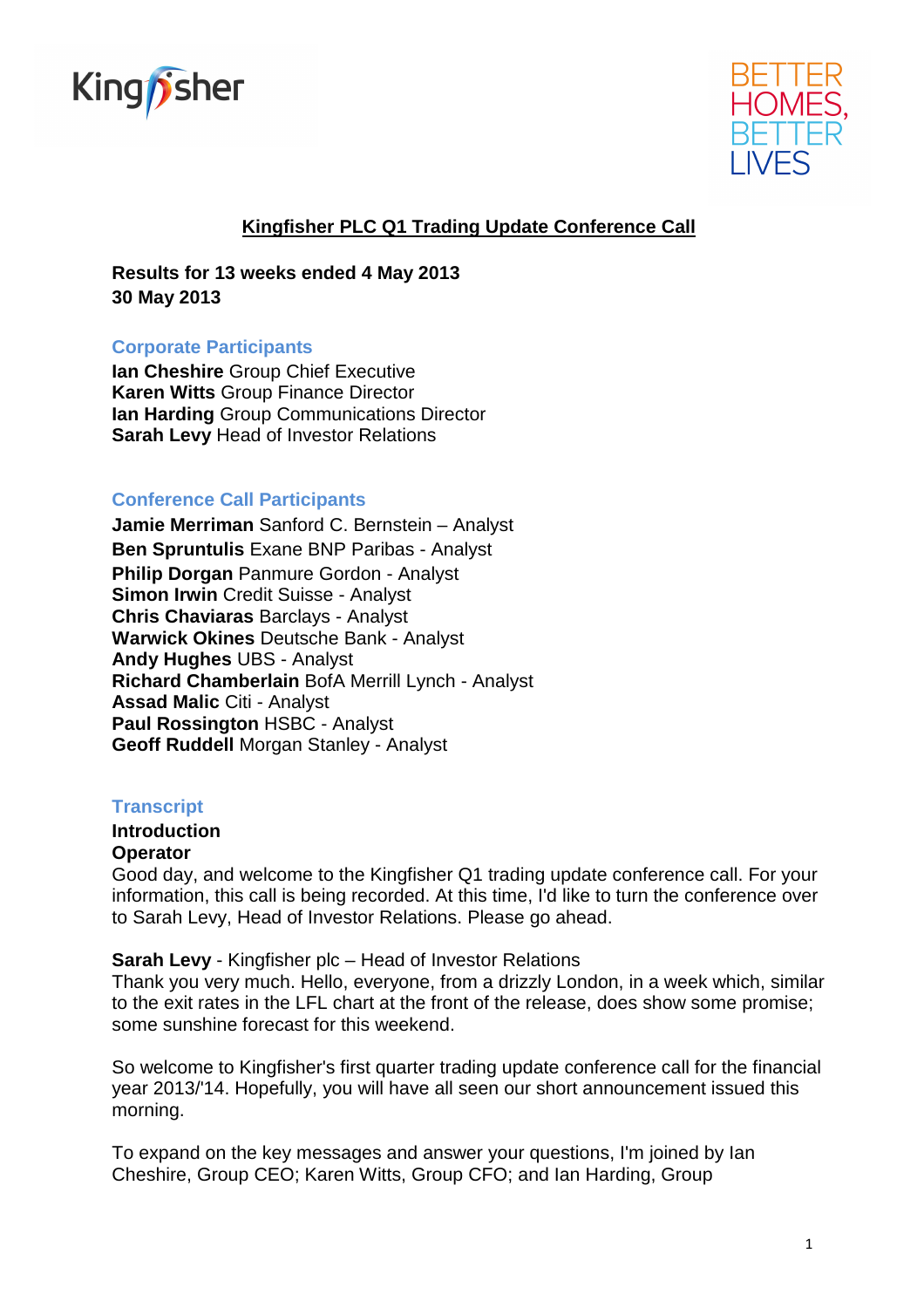Communications Director, who apologizes for not being able to think up any more good weather-related jokes (laughter), and so instead gave me the honour of handing over to Ian Cheshire for a few introductory words before taking your questions. Over to you, Ian.

### **Ian Cheshire** - Kingfisher plc - Group Chief Executive

Sarah thanks. Well, the honour's all mine. I view this as a massive buy signal, if Sarah's decided to take over the introductions at the bottom of the cycle, so this is clearly the start of a big upward tick.

In terms of the quarter, we've talked about it being a difficult quarter, but we're really down to three reasons, which played out across the three major markets. Firstly, we are still seeing, as we saw from Q3/Q4 last year, an underlying softness in the market; possibly less than we saw in Q4, in terms of the core markets, but compounded then by poor weather. And it really was in March and the first two weeks of April, so 6 out of the 13 weeks. And it's particularly strong in LFL terms, because of the strong March we had last year, which was really the last decent month before the weather collapsed for the year.

And I think that leads us to the fact that that obviously hit seasonal sales and footfall, but was reversing when we saw the sun coming out. So we do think it is a pretty clear weather effect. And finally, the other shift from possibly where some of the spread sheets are for the quarter, with the degree of reinvesting our self-help gains, which continue to come through on things like sourcing and cost control, into affordability.

So particularly Russia and Poland saw a significant investment, and some in the UK, that reinvestment is expected to ease off as we either annualize it, or we get the benefits coming through, through the year. So we would expect that certainly two out of the three to be not present in the rest of the year.

The net effect, however, in our smallest quarter was to give us a big percentage decline in terms of year-on-year profit, 28%. But with 80% of the year left to go, we think the numbers out there in the market remain eminently achievable.

So if I talk, really, through the geographies and a quick conclusion. France, for the quarter to date, we saw Banque de France data at minus 7%, so we're comfortable that Kingfisher at 3.8%, in total terms, was up against the -- outperformed the market.

But with Brico still being correlated more with the housing market, although we did see a little tick up in housing market sales in March -- starts, rather, which, if our three to six-month lag effect is in place, gives us, again, a bit of a glimmer of light, possibly, for Brico.

UK, obviously 30% of sales is outdoor and garden. So when you get hit by the cold weather, seasonal sales were down 10%, with some individual highlights, and bedding down 8%, greenhouses down 52%. And the most bizarre statistic that followed fuel sales, coal and fire logs were up 66%. Basically, people went inside. We got a bit more tiling, 2% up; paints up nearly 8%, but not enough to offset that.

One other factor in the quarter, just in the strategy to point out, May 12 we launched Homefit, the B&Q installation services, which builds out from the experience now established, with quality operation in kitchen and bathrooms, into a broad range of installations, which is now national, and some early encouraging signs.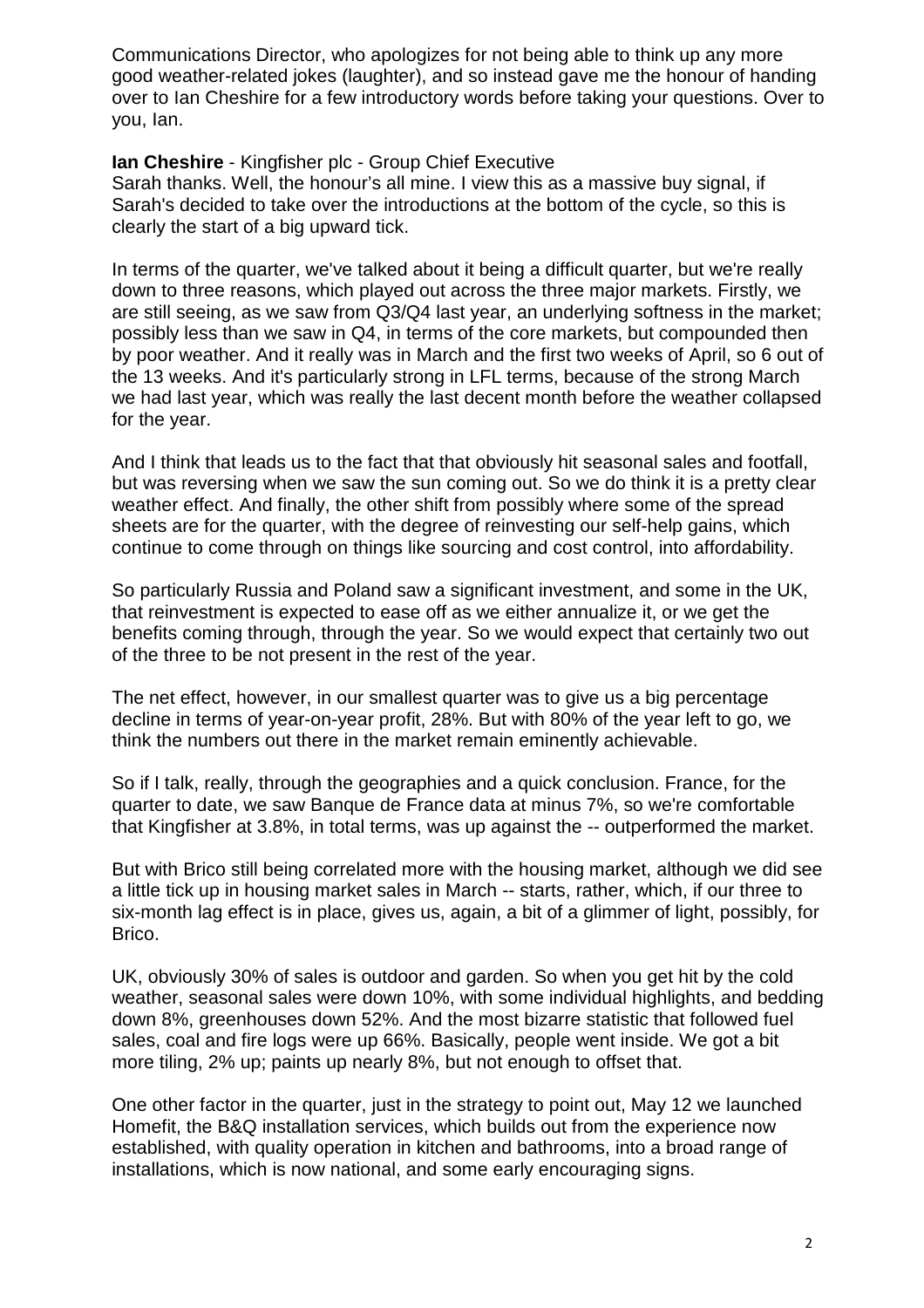Our other brand in the UK, Screwfix, having a very strong period. Continued openings, eight more sites, and overall sales up 13%; really as the trade market was slightly more robust than the retail market, and obviously less weather driven.

Other international, Q1's always the smallest quarter, really, because we normally get Eastern European winters and Chinese New Year. So you get some big seasonal swings around, virtually, flat. So last year it was GBP7 million profit, and then, by contrast, the second quarter was a GBP16 million profit. So, again, not too worried. And particularly, we saw massive volatility in Poland. The GfK data there went from minus 5% in February, to minus 18% in March, and it's showing a bounce back to positive territory in April. So big, big swings there, and it's worth saying overall for the Group, really the miss that we saw in terms of year-on-year profit was entirely focused in March.

Elsewhere a mix, Turkey, China are growing; Spain and Hornbach going backwards. And obviously, we announced the Romania deal -- just for noting, technically our first direct new market entry for seven years. We are completing that tomorrow.

Net cash, GBP264 million is a positive, but really this is the seasonal pattern unwinding. There's no particular change in cash flow as a result of that.

And so finishing on outlook; despite a grim March I think the outlook remains still reasonably positive. There's really, again, three reasons behind that. We see the housing market, particularly in the UK, but also to a lesser extent in France, beginning to show some signs of future growth. I think the key for us is first and second-time buyers been getting back onto the property ladder and spending. If we see that come through, we will start, potentially, seeing a reversal of the UK housing market, home ownership decline, which we were seeing, and a further growth in the French increase in home ownership.

Secondly, the exit rates on Q1, when we got weather, were pretty encouraging. Summer season's ahead of us. We've had better weather so far, mostly in May, although Tuesday felt like rather a return to December, but the forecast for the weekend is fantastic, so I'm sure we'll be all right.

Then finally, the reinvestment hit that we saw in the quarter is not planned to be played out again in the same way. So the shape of the rest of the year should look a bit different, so we're not extrapolating from this, and we've got the 80% to shoot for. That said, we will continue to do the weather dance on a regular basis because it would be unkind to have two 100-year weather events, but never say never.

As we stand today, I think the self-help program, the internal view of that remains positive, and we remain pretty clear about where we're going. So we think we can look forward rather than backwards, and that's really the message of the day.

So we'll go to Q&A from now, please.

#### **Questions and Answers**

#### **Operator**

(Operator Instructions). Jamie Merriman, Sanford Bernstein.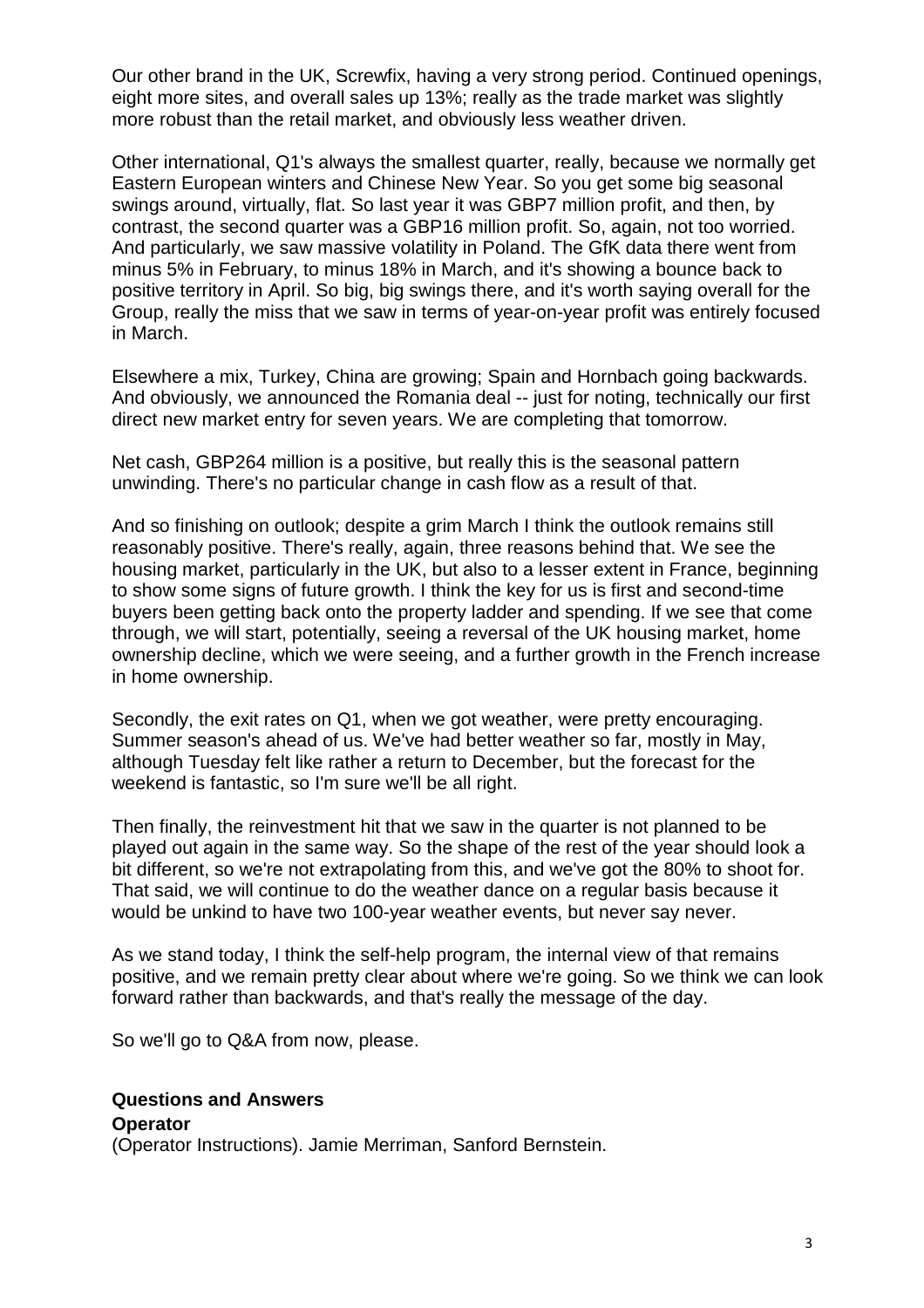# **Jamie Merriman** - Sanford C. Bernstein & Co., LLC – Analyst

Just two questions from me. One is really just about the pricing environment that you're seeing in the UK and the reinvestment that you did this quarter. I guess if you could just talk about whether that was led by seasonal product or whether that's an underlying move in price in the UK.

Then also how that compares to last year because if I remember correctly, with the seasonal weakness in Q1 last year, you held back on any price moves until Q2. So maybe you could just talk about how that played out this year?

### **Ian Cheshire** - Kingfisher plc - Group Chief Executive

Okay, I'll just kick off and if Ian, Sarah or Karen want to jump in on these any time, please do. The pricing investment in the UK is strategically targeted at key KVIs, where we know we can potentially drive elasticity. We also know that it takes 6 to 9 months, or in some cases 12 months, to get that volume back, so this is backend loaded in terms of benefit. We're tracking those on a weekly and monthly basis. Basically, they're not seasonal; they are much more in categories where we see all year round, so some of the plumbing and electrical categories, for example.

We have similarly held off on any form of really aggressive discounts on seasonal, including, for example, last weekend, you had Homebase at 15% off everything, no minimum. We have targeted some of the areas like three for two offers, but we have not gone down that route, simply because we felt, in the depths of freezing March, there was no point cutting those prices. So the majority of the price investment is in that area. I don't know if Sarah's comfortable disclosing the percentage. It's about 60 basis points of sourcing gain being reinvested in the price. As I said, we expect this to be a net return investment over time, so this is not something that fundamentally signals, if you like, a massive shift.

**Jamie Merriman** - Sanford C. Bernstein & Co., LLC - Analyst Okay. Thank you.

## **Operator**

Ben Spruntulis, Exane.

## **Ben Spruntulis** - Exane BNP Paribas - Analyst

Two questions from me. Firstly, just building on the question around price investment in Q1; can you just give some colour on the price elasticity you've seen in the markets that you mentioned?

Also, what market conditions would encourage you to further reinvest in price?

#### **Ian Cheshire** - Kingfisher plc - Group Chief Executive

Okay. It's probably a bit early in the UK to really call it, but I would describe ourselves as being slightly ahead of our plan. That is something that plays out, as I said, over six to nine months rather than just one month, but early signs okay.

I think the signs in Poland are fairly encouraging. Actually, I think based on GfK data, it looks like we're outperforming the market there. Having tracked with it, or slightly worse at some points last year, I think that is probably down to the price investment. So I think that is returning and we'll start annualising against it shortly. In Russia, we did also a certain amount of price investment, which has helped push that business forward. I think in all of these cases, you get into a very detailed SKU-by-SKU,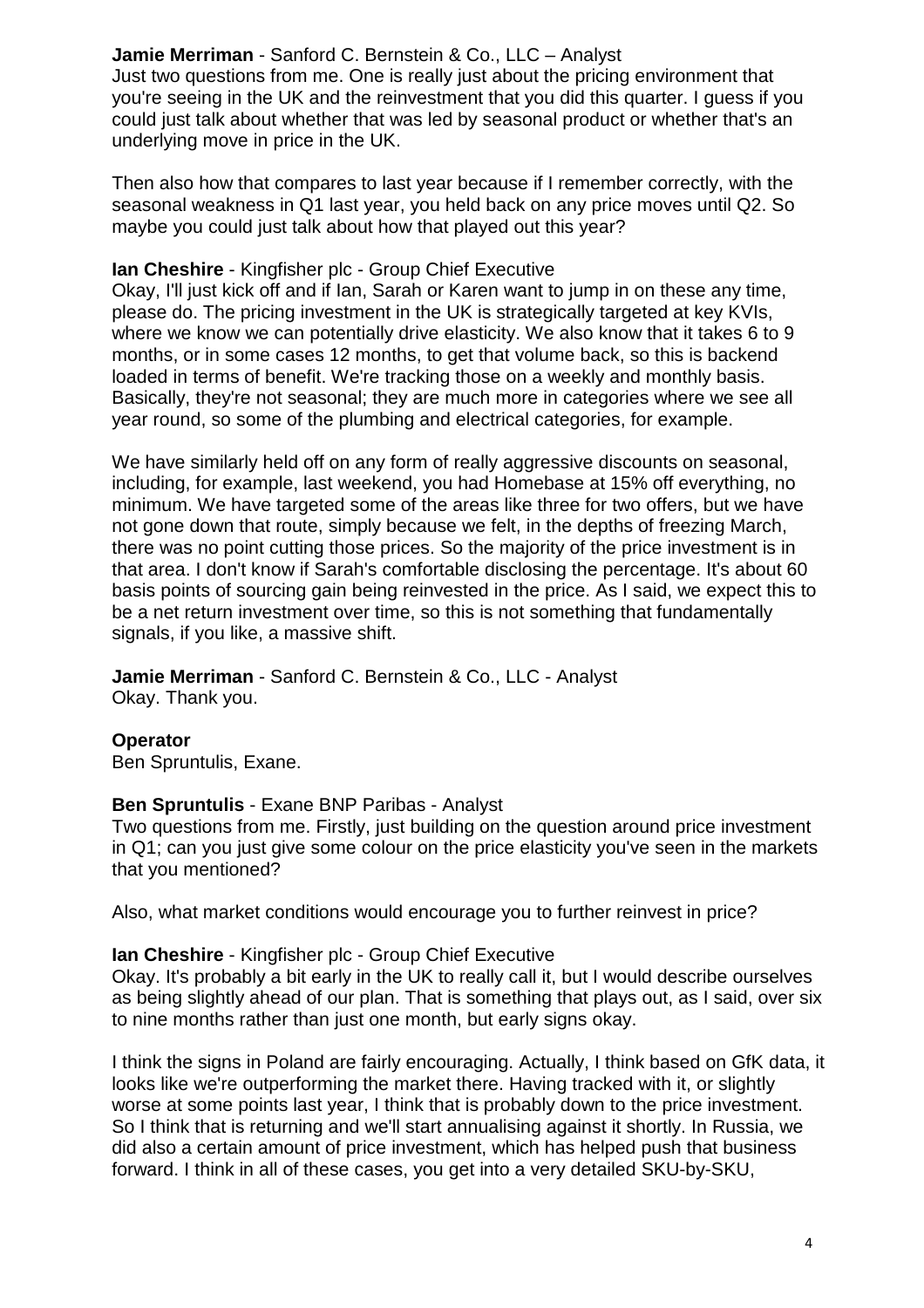category-by-category piece. And if we see signs that the elasticities aren't there after a certain while, then we switch off the prices, so it is a dynamic gain rather than a call once and let it run forever.

## **Ben Spruntulis** - Exane BNP Paribas - Analyst

Okay, excellent. The second question I had was just on the UK. It feels like there's a lot going on in terms of government policy from financial lending to help-to-buy schemes. In terms of, obviously with taking weather out of the picture, if that is possible, is there anything you're seeing in terms of underlying demand patterns or macro indicators that would suggest some of that is actually starting to provide some support?

## **Ian Cheshire** - Kingfisher plc - Group Chief Executive

I think it's probably a little bit early to see it in our market yet. But if I look at the leading indicators on mortgage approvals, house buyers' enquiry rates, things like traffic to Rightmove, there are lots of signs of the pent up demand that we feel is out there beginning to start to come through. Our core business was slightly better in Q1 than it had been in Q4, again the non-weather stuff. That is a little bit switching from outdoors to indoors, so it's probably a bit early to say that that's a definite sign. But I think there's a pipeline effect, potentially, beginning to build, which is one of the reasons why we think, going forward in the balance of the year, you will see us. I think we've obviously seen the new home build have the first benefit from the deposit schemes. That kicks in January; I think the market will start picking up before that.

Anecdotally, talking to the banks about the amount of money that they're planning to lend and the deposit requirements, this feels like a very different market to a year ago, and I think that's down to FLS. So I think the world is changing in the UK housing market, and we are probably second or third in the queue in terms of the impact. The home builders definitely first, but I think it is a sense that that is the way the wind is blowing.

**Ben Spruntulis** - Exane BNP Paribas - Analyst Fantastic, very clear. Thanks, Ian.

## **Operator**

Philip Dorgan, Panmure Gordon.

#### **Philip Dorgan** - Panmure Gordon & Co. - Analyst

I'd like to congratulate you on an excellent first quarter, but obviously, (laughter) that would be a lie.

My question concerns B&Q in the UK. and I hear what you're saying about the housing market, and your confidence that it's going to benefit you, but the underlying profit performance, in what is not an unimportant quarter for them, was still very poor. And if you look out, and I asked this question, I think, at the prelims, do you still remain confident that, looking what's happened in the past, i.e., quarter after quarter more or less of like-for-like declines, that we're not looking at something structural here and perhaps margins will have to move down, rather than up?

## **Ian Cheshire** - Kingfisher plc - Group Chief Executive

At the moment, Philip -- thanks for coming -- the backdrop of what I think this quarter says is, I think -- it's a dangerous thing to say as every quarter's different, but just looking at the look-through on the business, I do expect that when we get the sun to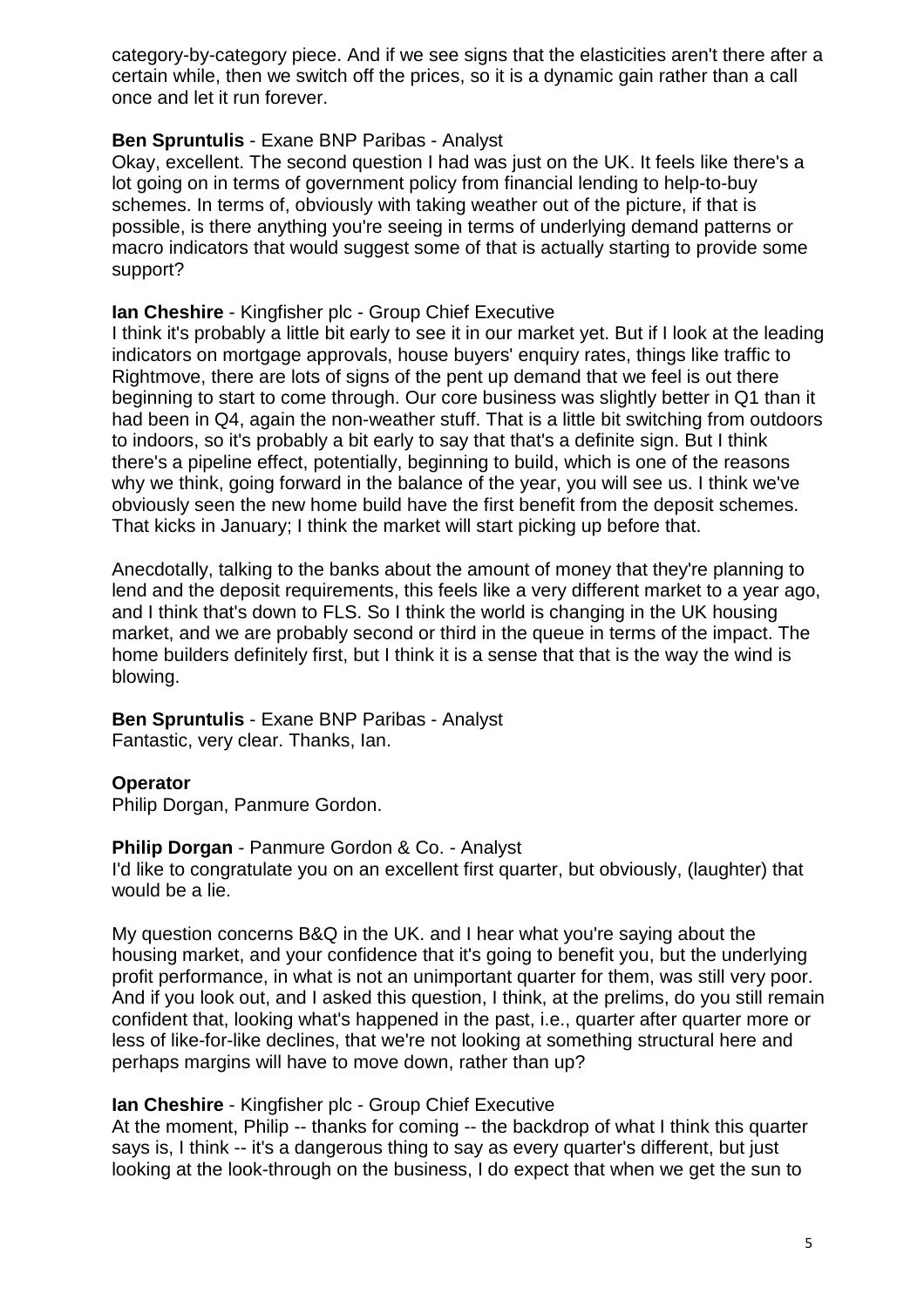shine, even a little bit, we do see positive LFLs. I do think the core is looking slightly stronger, and it does feel like the consumers are beginning to unlock some of that pent-up demand. So it does feel like we are not yet in structural issue, because obviously we would react to that.

I think the structural issue that remains is the level of the sales densities, which are what we're trying to attack. There, we've now got actually, probably, I can declare, 15 stores now in solicitors' hands, which have been agreed with tenants doing subdivisions, which starts to attack our space density issue, which is the one structural issue I've absolutely had the business focus on. I think in terms of the other more fundamental question about, well, are margins disappearing; there is clearly margin pressure at the bottom end with the discounters. We need to be doing more in terms of the equivalent of Arrivages and OPP work.

I think, across the industry, I don't see quite that level of systemic price issue. And one of the things that's been interesting in this debate about is trade gaining share is that, for most people, trade is a higher cost channel. And actually, again, in times of customer -- price pressures, actually, the DIY option is a money saver, as well as being something that people actually still enjoying doing. So I look at this and go, do I think we need to fundamentally rebase the margins? Not -- I don't think that's a thisyear challenge. Over time, there's going to be continued price pressure from the Internet which we need to take on board, all of which means we have to keep working on the sourcing and the cost work to keep bringing the value proposition, making it stronger every year. But I don't think we're seeing something structural. Now, I'd hope that if we do see a positive quarter of like for like in Q2, we're not going to declare end of trend, but at least it would be nice to be

able to demonstrate that it doesn't have to be mission impossible.

**Philip Dorgan** - Panmure Gordon & Co. - Analyst Okay. Thank you very much.

# **Operator**

Simon Irwin, Credit Suisse.

## **Simon Irwin** - Credit Suisse - Analyst

A couple of questions for you. Firstly, can you just talk a little bit about TradePoint, and particularly what response you've seen from the online offer now that's finally got off the ground?

A little bit about the -- following up on what you were saying about the B&Q stores in solicitors' hands, as to how that actually plays out in terms of the do you actually see lower rentals per square foot? It's quite a lot of value being created, and I'm just wondering where this ends up, and potentially how many stores you think you can apply this to. And finally, just any comments you've got on inventory, particularly on the seasonal side.

## **Ian Cheshire** - Kingfisher plc - Group Chief Executive

Firstly, TradePoint continues to perform well; it's growing year on year, and I think is a key part of allowing us to grow share in a market where we are relatively under penetrated. The website we have been running, but not really promoting until last week, so we're probably not yet at the point where we will start to take any of the numbers seriously, because we were really concerned just to do stability testing and a bit of real life user feedback. That's been done, it's going fine, and we'll now start to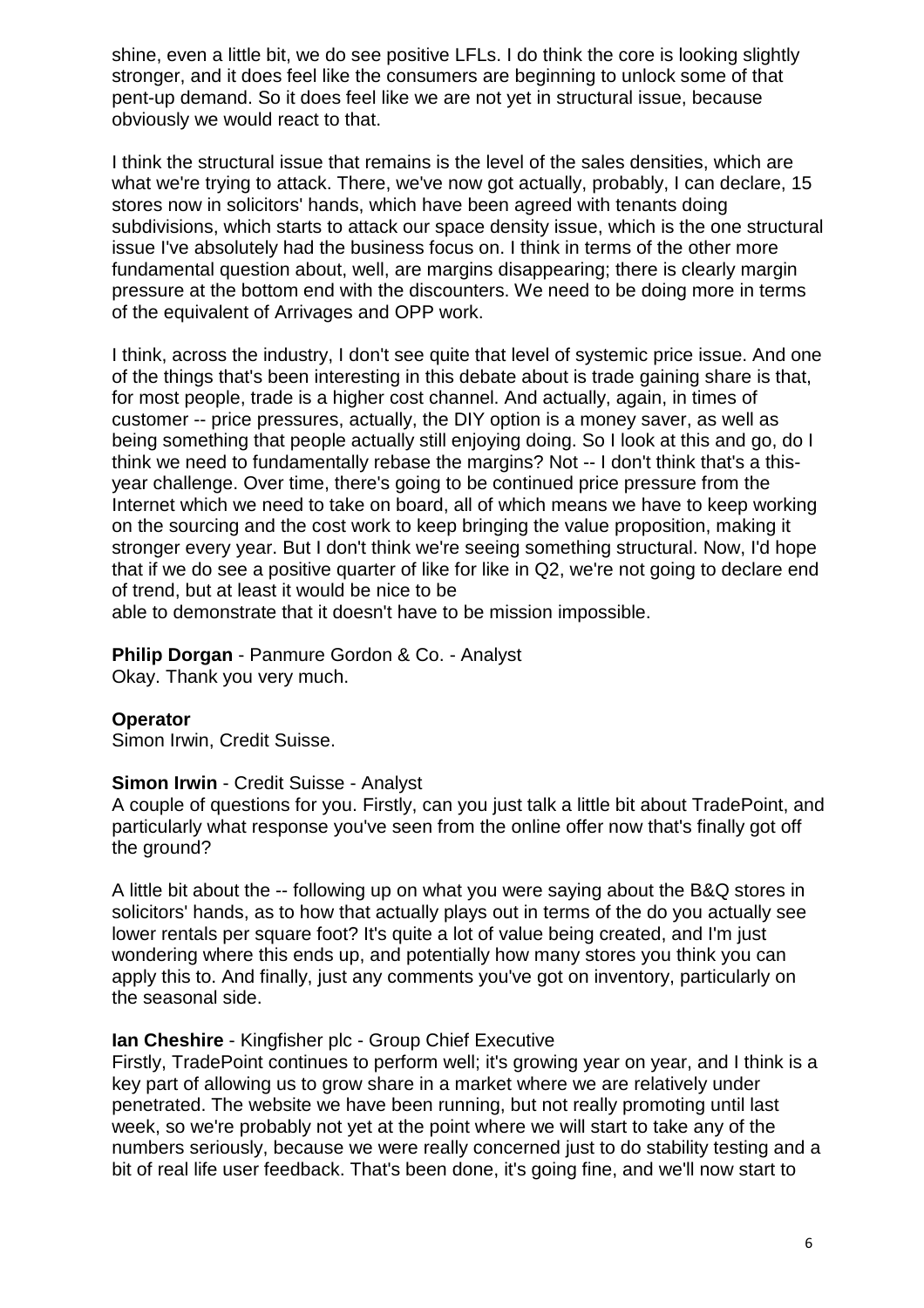ramp that up. And particularly for online recruitment, that's going to be an important channel, but also in terms-- as we know from the Screwfix experience, the mobile platform for that as well is going to be critical. So it will be, I think, over the course of this year before we really see a major contribution from that, but very happy with where it's got to.

I think in terms of the stores, we have said that the first tranche of conversations with the growth focused around up to 20 stores; we've got 15 of those are in process. The speed with which they get to be subdivided depends entirely on the planners. And while I think we've been pleasantly surprised with some of the reactions, and we've selected stores where believe planning should be positively received, you can't predict it. So we'll see what we see. We're then now going around the second round of the portfolio to look at other stores which were out of an original pot of about 50 stores that

we identified. As we look at those, we're taking really two tracks; one is, are those stores that we can subdivide effectively, or are they stores where we would want to take a metropolitan view and actually look at a disposal. Because we've got five stores, say, in the metropolitan area, we could live with four quite happily. So we get slightly different outcomes.

What we're seeing in terms of the rental levels with landlords is, to be honest, rather site specific. So in areas where we know the market's oversupplied you could see quite dramatic rent reductions, but probably in those areas we're looking to exit one or two stores completely. And in other areas, like some of the market towns, we actually want to carry on trading because we're quite often the only store in town. In those, you're seeing maybe 10% to 15% rental reductions.

So this will play out on a case-by-case basis, but it will be a significant shift in B&Q's [KEP] for this year. It's something we want to make sure we deliver, and so we're do a bit more of a dive on that when we get to the interims.

In terms of inventory, no particular reasons to comment on that at the moment. Obviously, if you sell a lot less seasonal at the end of the quarter, you've got rather a lot more stock; if you have then a few sunny weeks, you suddenly find you've got less stock. So I don't think there's any message I would give at the moment that would be any form of concern, but we are going to have a strategic effort to reduce the total stock count, particularly in B&Q with particular emphasis on aged stock, so stock over 12 months old where there's a drag in the system where I think we can unlock some more cash.

## **Simon Irwin** - Credit Suisse - Analyst

Okay. But in terms of particularly very seasonal stuff, bedding plants and stuff like that, there isn't a massive overhang of product that you just have to get rid of in the next few weeks?

#### **Ian Cheshire** - Kingfisher plc - Group Chief Executive

No, the spring bedding that we could have sold has been basically shot and cleared and taken out. And I don't think at the moment -- in fact if anything, we've seen the swing has been very much in things like horti, so the stock position there in the last six weeks has improved obviously.

**Simon Irwin** - Credit Suisse - Analyst Great. Okay, thank you.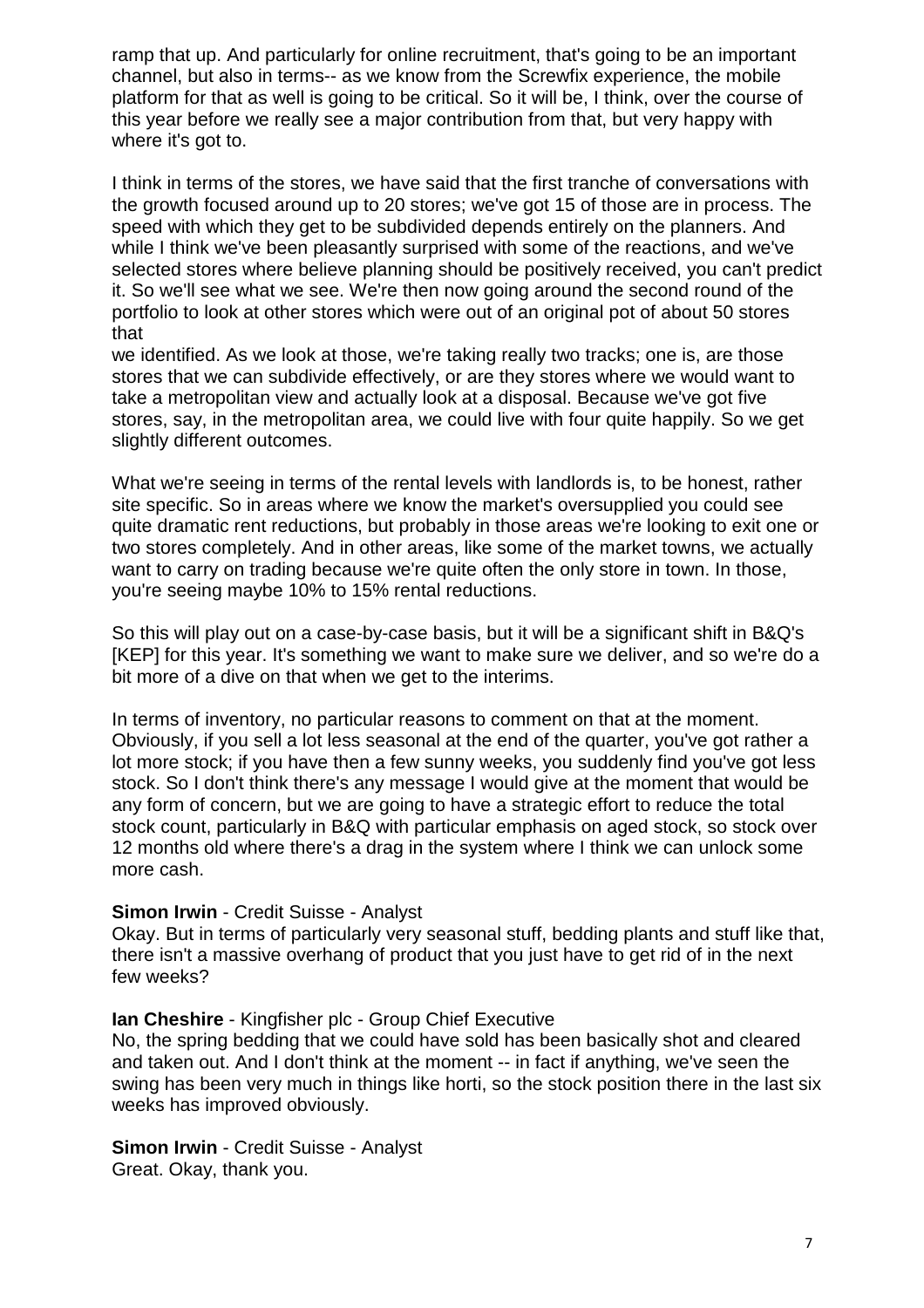## **Operator**

Chris Chaviaras, Barclays.

### **Chris Chaviaras** - Barclays - Analyst

Some of the questions around trading have already been asked, so I wanted to focus my questions on that comment, on that positive outlook that you give for the rest of the year. And I wanted to try to get a feel of, you had mentioned the last year weather had caused around GBP30 million of a profit loss, but no-one knows how the weather is really going to be this year. It has improved a little bit, but again, this quarter we had a slight reduction. Now, given that you expect consensus to stay where it is roughly, as I see in Reuters, I was wondering how much of a profit recovery do you already factor in from better weather? Could you quantify that this time at all?

Also, you did say that, I know it's too early to judge the help-to-buy scheme and I'm not going to disagree with that, but do you factor in, in your forecast, that you will [have] potentially some improvement in your second half trading because of that? And then my final question would be on the gross margin, and following from previous questions on the reinvestment, is it possible to say how much the underlying gross margin improved due to the self-help initiatives you have?

### **Ian Cheshire** - Kingfisher plc - Group Chief Executive

Okay, I'll try and deal with them in order. Seasonal, and to get back to the consensus, there is some element of seasonal recovery, but actually, the majority of why we believe we could still hit the numbers is underpinned by cost actions which give us some reasons to believe, going through the year, plus some phasing differences on things like the price reinvestment.

We're not banking on fantastic weather for the remainder of the year. Obviously, if we get better weather that'll be a bonus and I think the quarter was a classic microcosm of what happens with this business when you get good and bad. So it's quite highly operationally geared when you get it good, but you can't plan for that. So some catchup on the fixed seasonals, so things like barbeque and garden sets, but bedding and horticulture is what it is.

In terms of the lending scheme, we're not assuming actually, really, any help from that in the balance of the year. So the market assumption is that it may act as a backstop, it might help but we're not factoring in an explicit amount for it. We have, I think, got a sense of, this is a possible upside for us and it helps provide, if you like, a reason to believe the mid-case rather than something we'll bake into the numbers. But that said, I'll be surprised if the housing market by the end of the year isn't ticking up just because of the fact that people will be aware of the deposit opportunities coming through.

And in terms of reinvestment, we've discussed for the UK, broadly speaking we've put 60 basis points into reinvestment. It was more in Poland and more in Russia because they're starting from very different places. The paybacks on those, as I said earlier, will be monitored very carefully. I think I can already say in Poland it's helping move the dial and it's too early in the UK, but the very early weeks suggest that it's helping as well. So I think we are comfortable with those sorts of quantum. We're also comfortable that the underlying work to improve margin and reduce costs carries on through the year.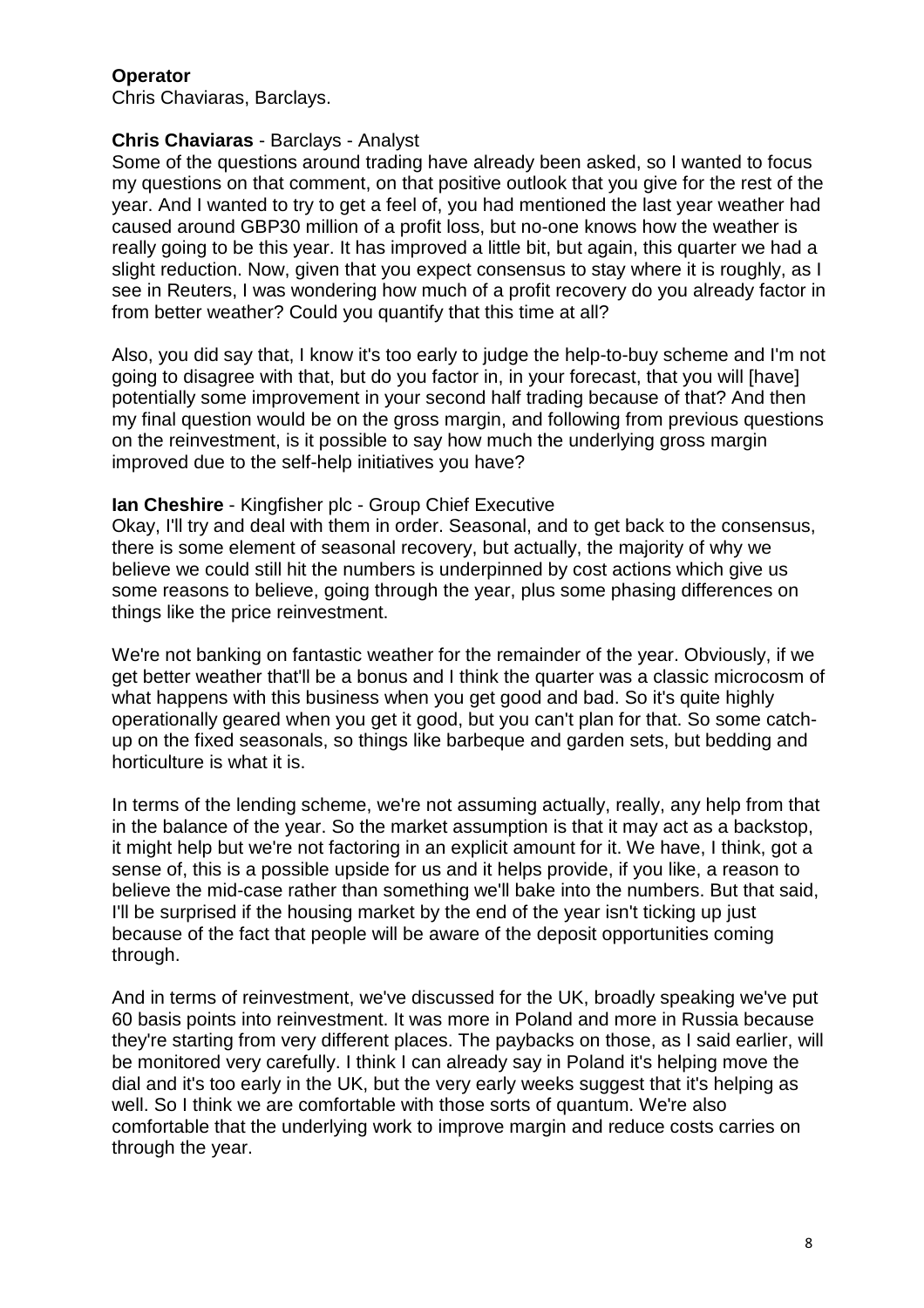### **Chris Chaviaras** - Barclays - Analyst

Actually, that's very helpful. Thank you very much, Ian.

### **Operator**

Warwick Okines, Deutsche Bank.

### **Warwick Okines** - Deutsche Bank Research - Analyst

Sorry, another question on the reinvestment in the UK. I understand, Ian, why some of the reinvestment annualizes in Poland pretty shortly, but why would that 60 bps in the UK annualize in the next couple of -- or fade in the next couple of quarters because, unless I'm wrong, a lot of this is the handy prices ranges which only came in towards the end of last year?

#### **Ian Cheshire** - Kingfisher plc - Group Chief Executive

There's probably three answers to that, Warwick. Firstly, there is an early elasticity movement. Some of these you do get back more quickly than others, so you do see a five week type turnaround. Some of it takes longer, so we will see some elasticity feeding in to offset the 0.6%. Secondly, we were looking to fund the price investment in the first nine months with an amount of cost price reduction on other stuff, which was over and above what we would have done. That will take a little time to feed in, but that will provide a counterweight and it was always explicitly being done to fill the timing gap that you need. And finally, I think we will see a different pattern in terms of some of the sourcing self-help kick in. So you get those overlays coming back the other way as opposed to 0.6% price investment, and it's enough to wash it.

### **Warwick Okines** - Deutsche Bank Research - Analyst

Thank you. And just maybe one for Karen. I was just wondering about in France the payroll tax credit, has that kicked in? Have you recognized any benefit in Q1 and, if so, is that offset against operating costs, or will it be booked as a credit to corporation tax?

#### **Karen Witts** - Kingfisher plc - Group Finance Director

It's very small, but we have taken it. But as you know, we still don't have ultimate clarity from the government perspective on whether or not this can be kept or reinvested. So I wouldn't be assuming that we'll take a big benefit from this and that can be banked. And there were quite a lot of movements last year on the various payroll and social taxes in France which have not anniversaried out yet, so in fact anything that we put in on the wage tax credit got offset by the increase in national insurance.

**Warwick Okines** - Deutsche Bank Research - Analyst Right, but that's in retail profit?

**Karen Witts** - Kingfisher plc - Group Finance Director Yes.

**Warwick Okines** - Deutsche Bank Research - Analyst Yes, great. Okay. Thanks very much.

**Operator**  Andy Hughes, UBS.

**Andy Hughes** - UBS - Analyst I've got three questions, one on each of the big three.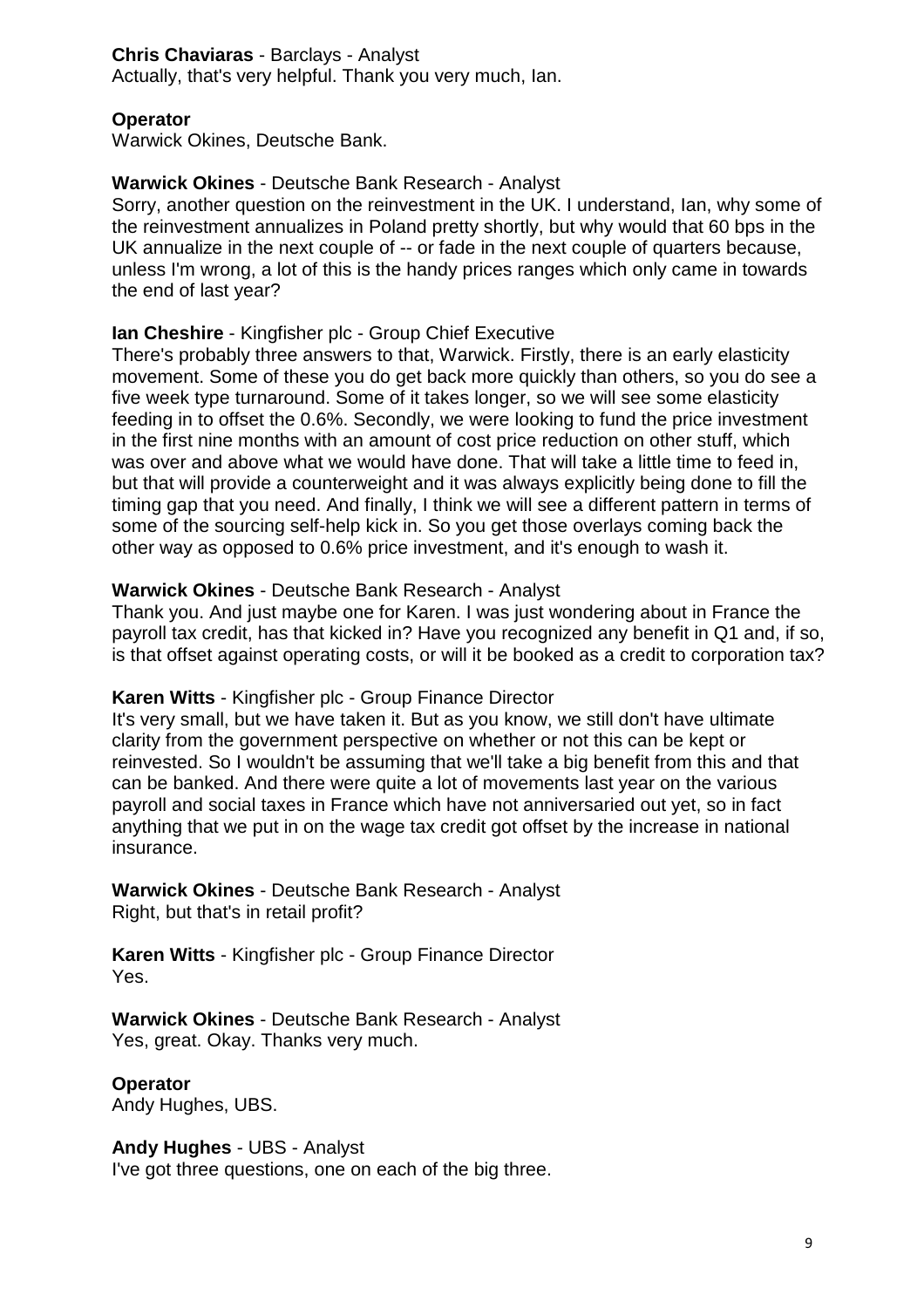On the UK, what you're saying about the competitive environment and more work on OPP, could that be the sort of thing which changes the margin profile? And just as a stage left question, whether you think you would be looking at a new format at the discount end of the market in the UK.

On France, just anything perhaps you could give us on shopping habits. What are we seeing in terms of footfall and average basket? Any sign that customers there are getting used to their dollop of austerity?

And finally on Poland, just why you're so confident that the price investment will annualize. Does it not depend on what the [OPPO] does in Poland? Could they take prices down another leg?

### **Ian Cheshire** - Kingfisher plc - Group Chief Executive

UK, I think the comment on the discounters, because I think that is a big shift in the market in the last three years rather than shift to trade. And where is shows up is in the need to have a price challenger at the bottom end of the 'good, better, best' structure, which is probably a bit more price competitive than we thought. Providing we attack that from a sourcing point of view, it shouldn't necessarily change the margin. It would probably bring down the average basket slightly, but we have to source against that. So we basically now need to do, are doing and will continue to do with the Group, entry price own label, the sort of job that the supermarkets did with the likes of the Aldi price entry point. And so you're going to have a price fighter brand, rather than probably a price fighter format, Andy, because the key difference for us, and someone like B&M, is the property costs. And we couldn't do a discount format from a high cost property

base.

Now I don't particularly want to then go out and add more space to 25 million square feet we've already got. So I think we would focus on the range being the fighter and then taking the margin challenge on how do we do that without torching the margin or cannibalizing mid-price and better sales. So I think we've got a bit of range development to do to make sure we pitch our opening price points at the right level and cover the margin issue with sourcing.

Second on France. We've really just seen two issues, one of which is underlying market still a bit weak, so non-weather footfall continued from Q4 a bit down. But during the weather period for Casto in particular, big footfall declines. And the pattern is actually average basket up. So I don't think we're seeing a collapse of French confidence, in that sense, for those that want to buy. I think it's more people preferring some purchases and the seasonal effect coming in.

Finally on Poland, I think the answer there is we've been going for a while now on the price investment and I think we've seen some level of price reaction. I think, actually, the market's settling down and maybe we could argue we're back to where we should be. And, as a result, the other guys are not suffering as much, maybe, as they originally thought, but we're certainly getting the outperformance versus the market. So just based on the last four months or so of data, it looks like it's a stable trend and it's pointing the right way.

**Andy Hughes** - UBS - Analyst Great. That's very clear. Thank you.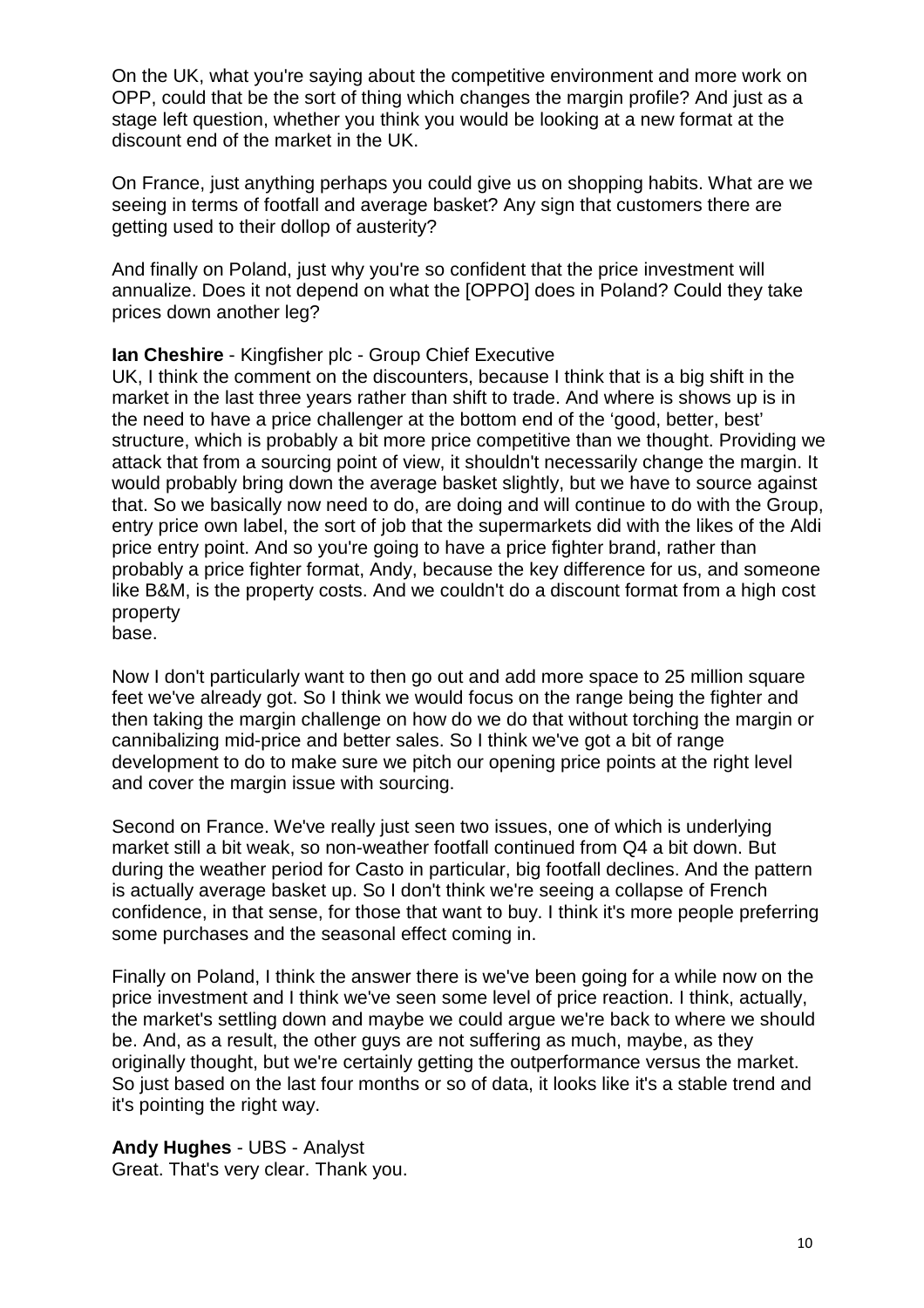## **Operator**

(Operator Instructions). Richard Chamberlain, Bank of America, Merrill Lynch.

## **Richard Chamberlain** - BofA Merrill Lynch - Analyst

Just going back to the UK promotional environment, I just wondered if you could just clarify exactly what you were doing the quarter versus last year. Sounds like there was quite a lot of three for twos on decorative, and then 20% off some big ticket, but how did that compare with last year? That's my first question.

Then I just wanted to ask you quickly about Romania, the rationale for buying into the number three player. It seems like you're going to need to scale up that business quite a lot, over time. So wondered if you're expecting to see capacity withdrawal in that market, going forward, or was it just an opportunistic deal that came up? They're my two questions, please.

### **Ian Cheshire** - Kingfisher plc - Group Chief Executive

Okay, great stuff. Promotionally, the difference quarter year on year is really that we did fewer 20% off over a certain amount and we did more focus category promotion this year. So three for twos on -- and we were driving primarily indoor projects and paint and decoratives. So trying to basically go where we could see some potential demand and narrow the scope from whole store discount, so we did a few less weekends. By contrast, from what I can see anyway, Homebase, with a mixture of online/offline, did more general promotion than they did last year. And Wickes have become more aggressive in terms of promotion in the last six weeks or so. So there is a sort of slight hotting up, as I think people struggle with the fact that the sales numbers were down. I'm not sure it's structural and, from our point of view, we're more interested in trying to target and manage down the level of discount and get it back into prices. So there's a lot

of effort going on, on mounting that. At the moment, I think that looks like it's working and we're happy. We certainly saw a more promotional, for example bathroom market, in the first six weeks, which was getting a lot of promotion, so we did respond to that and we got the sales back in the second six weeks.

#### **Richard Chamberlain** - BofA Merrill Lynch - Analyst

Okay, sorry, just remind me, in the last year, though, also the promotions were holding up weren't they this time? I guess people had to clear in May and so on. The weather was pretty lousy last year as well, so that was the same pattern last year wasn't it, or was it different this year?

#### **Ian Cheshire** - Kingfisher plc - Group Chief Executive

May is obviously Q2 rather than Q1, but from our point of view, I would say that you tend to see two things happening. You get people coming into the year and you get what has been historically a big bathroom/kitchen event, and then they take a view on how much they need to promote to finish. So you get variations in Q1, really, round the bathroom and promotional areas around that.

This year, it's probably been a bit more on bathroom, less on kitchen. And I think then, generally overall, people this year -- they had a very good March last year, so they didn't need to put the promotional button on. They put the promotional button on in March. I think as the weather improves people take a step back. So I think it's slightly more promotional rather than massively.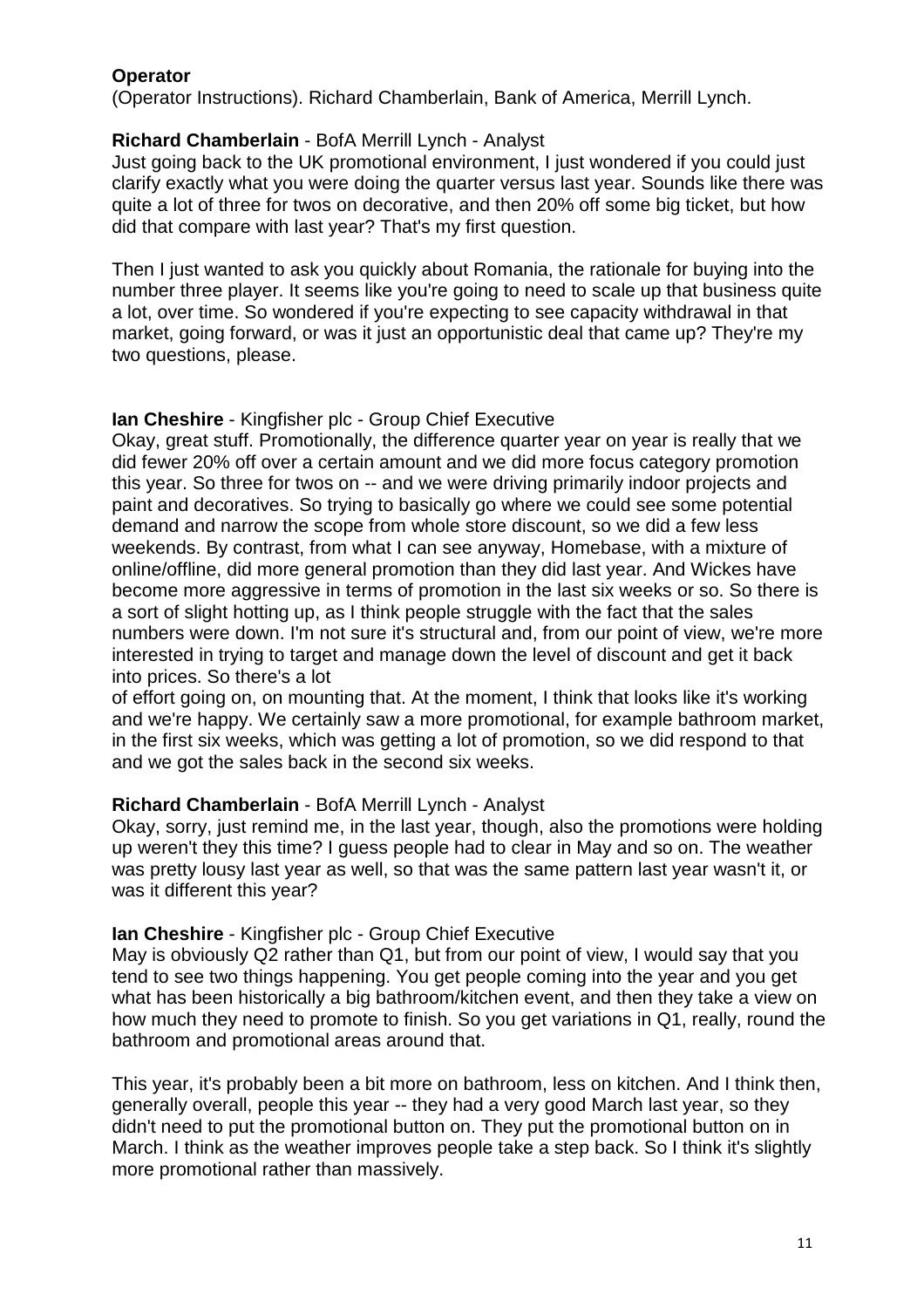Switching to Romania, we've been talking about taking Brico internationally for a while. Eastern Europe looks like a good place to take a trade orientated, low cost discount format. The idea of Romania, the acquisition of Brico store, is to provide an accelerated opening platform, the combination of stores that we can convert, and existing people. So as opposed to an organic entry, it's a quicker way of getting there. As we've seen with Brico in France, we don't have to be the biggest footfall or space player to have a very profitable business, because the model's a bit different from traditional big box. So we see an opportunity to grow the business obviously beyond the one that we bought. We see, either locally or regionally, it's at least a 50 store opportunity, and we will base our expansion plans on the first conversions. And the final point, there are definitely opportunities for a capacity withdrawal in Romania because the number two player is Praktiker who have just pulled out of, well Turkey, and are pulling out of Luxembourg and rumors of elsewhere. And the other quite big player is bauMax who's – also there are rumors of what they're doing in terms of market departures. So I think it's not a bad time to be coming in and gearing up to expand in that area.

#### **Richard Chamberlain** - BofA Merrill Lynch - Analyst Yes, okay. Okay, that's clear. Thanks.

## **Operator**

Assad Malic, Citigroup.

## **Assad Malic** - Citi - Analyst

Just two questions from me. Ian, your comments on costs or cost actions through the year, and obviously Q1 has been reasonably tight on costs; is it fair to assume that as we get through the year, it's less about lower levels of variable pay, and other strategic initiatives kicking in? Just wondering, given the cost action work you've done on costs last year, maybe you could highlight some of the initiatives that you're looking at this year.

And secondly, I know you updated on Castorama, but generally in France, I was just wondering, in terms of the pricing environment, whether you are seeing any sort of pressure coming through, or competitive pressure, and particularly whether there's any deviation between the markets that Casto is operating in and the competitive markets that Brico is operating in, please.

#### **Ian Cheshire** - Kingfisher plc - Group Chief Executive

Yes, okay. There are limits that -- the cost base is typically what the cost base is in a retailer, so you do look at the same old suspects every year, probably with a different set of opportunities. One example in the UK is this is the first full year of forecasting replenishment that should allow us to cut out a fair amount of structural, if you like, labour in terms of back door receiving and things like shrink and distribution costs. So there will be those type of initiatives rolling forward where I think we could see multiyear benefits. Part of the other type of initiative we're doing at the moment is rebalancing, basically, the store rosters; putting a lot more hours out of the existing wage bill into the weekend, and out of the week, so that they more closely match the trading patterns; and looking at the variable cost in the week when the volumes aren't there. And there's no magic bullet on this because it's a series of quite hard yards. But having seen great cost performance then you would sort of say, well, surely we've done everything we can. I think I'm just impressed with the guys responding to the challenge and saying, okay, where do we find offsets, how do we manage this. And I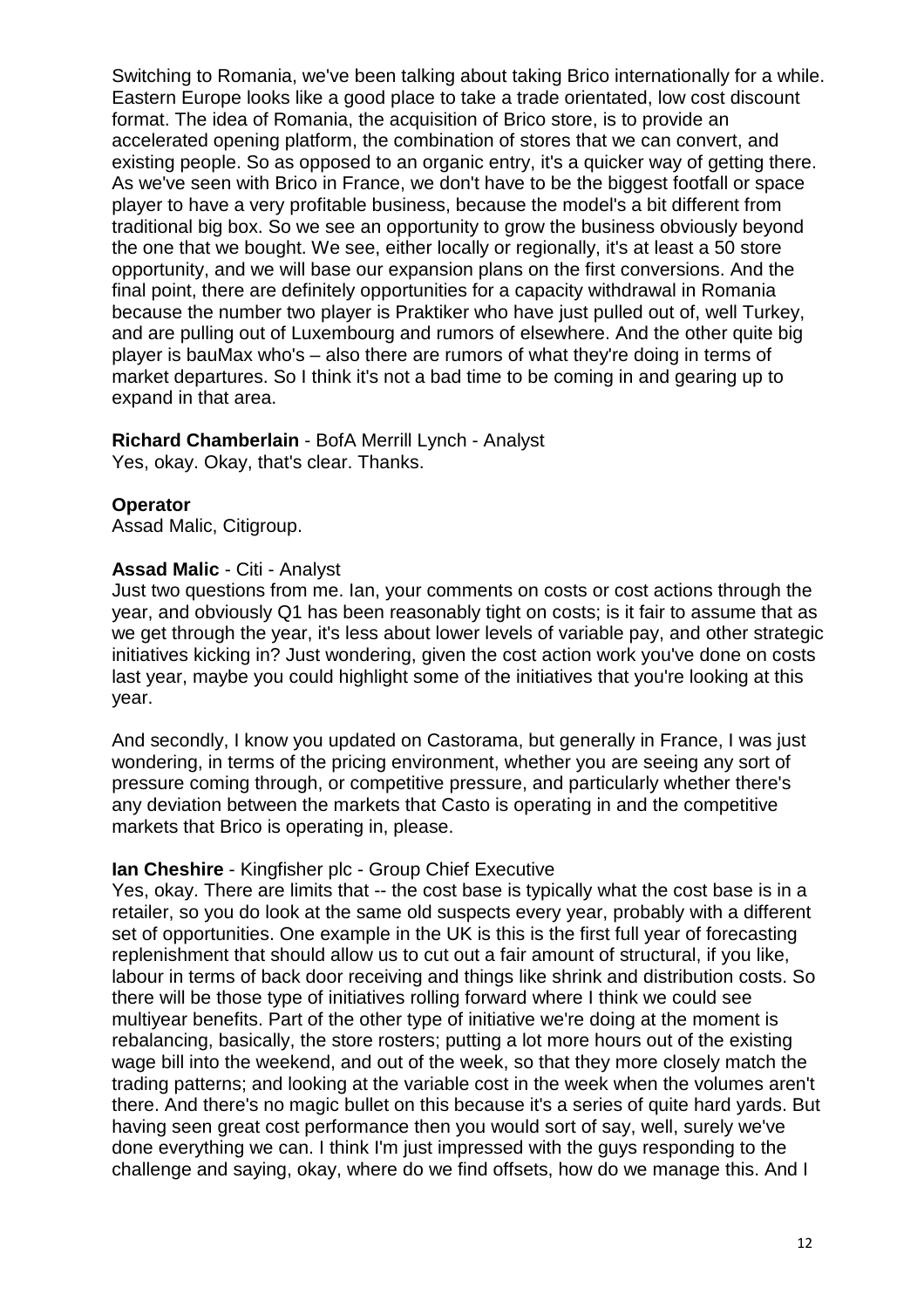wouldn't -- it's not the only game because we've got to keep working on margin and also look for sales growth. But the cost work I think is coming from a pretty wide variety of places including store labour, distribution costs, shrink and other store nonoperational costs. And when you think you've done everything, then you bump into a venture which we'll be rolling out this year where by replacing store lighting in the UK with LED lighting, we can cut the electricity bill by 50%. So I just keep thinking that there's going to be a series of opportunities there. So we'll keep managing as hard as we can.

On pricing, in France, there's not much sign. I think there's been more aggression recently from Leroy Merlin in terms of promotional ad spend and a little bit on price, but frankly, within normal tolerances. So they're there, but I think they're also coming up against Brico more, so they're having to react to Brico more which is making them a little bit more visible on price.

By contrast, in terms of factors in the market, Brico is definitely more geared to that housing starts effect than Casto is. Now actually, if housing starts have ticked up in March, that is potentially a good news three to six months out if that trend carries on. And it is clear to say that probably the housing construction area in France has probably at least bottomed out. It may not bounce back up, but it's probably stopped declining. So the year-on-year comparatives might begin to get easier for Brico, whereas Casto is much more about store revitalization range change and the general French consumer.

So no discontinuities or major shifts, but clearly, still some uncertainty, courtesy of the government.

## **Assad Malic** - Citi - Analyst

That's very clear. Thank you very much.

# **Operator**

Paul Rossington, HSBC.

## **Paul Rossington** - HSBC - Analyst

On a separate tack, there's been some not terribly flattering press commentary of late about the Green Deal government-backed schemes in the UK. Is there any update there you can provide us? Punitive interest rates on borrowing seem to be the key issue discouraging customers from using those schemes.

## **Ian Cheshire** - Kingfisher plc - Group Chief Executive

7% is not really punitive but anyway, no, the first thing to say is that the Green Deal finance has only just been established, just written its first approval. So what you've got is about 15,000 to 18,000 surveys that have been done, and we've been very active on the affordable warmth program which is basically giving boilers to people in fuel poverty and collecting an eco subsidy for that. And that's got off to a very good start, and it's also got us into training for Green Deal, because you have to be able to do the assessment. So my sense is, the first ones are going to be completed in the country in June/July, so it's a bit early to say, right, this isn't working, because it hasn't really started. My sense is that our early experience is we're able -- the government aren't super subsidizing the Green Deal, so the implicit interest rate is about a 7%. I don't think that's punitive. And for a lot of people, they simply couldn't get a mortgage to do this type of work. So I think we will see this get word of mouth traction once it gets going. But at the moment, it's too early. We're very committed to it, and we're